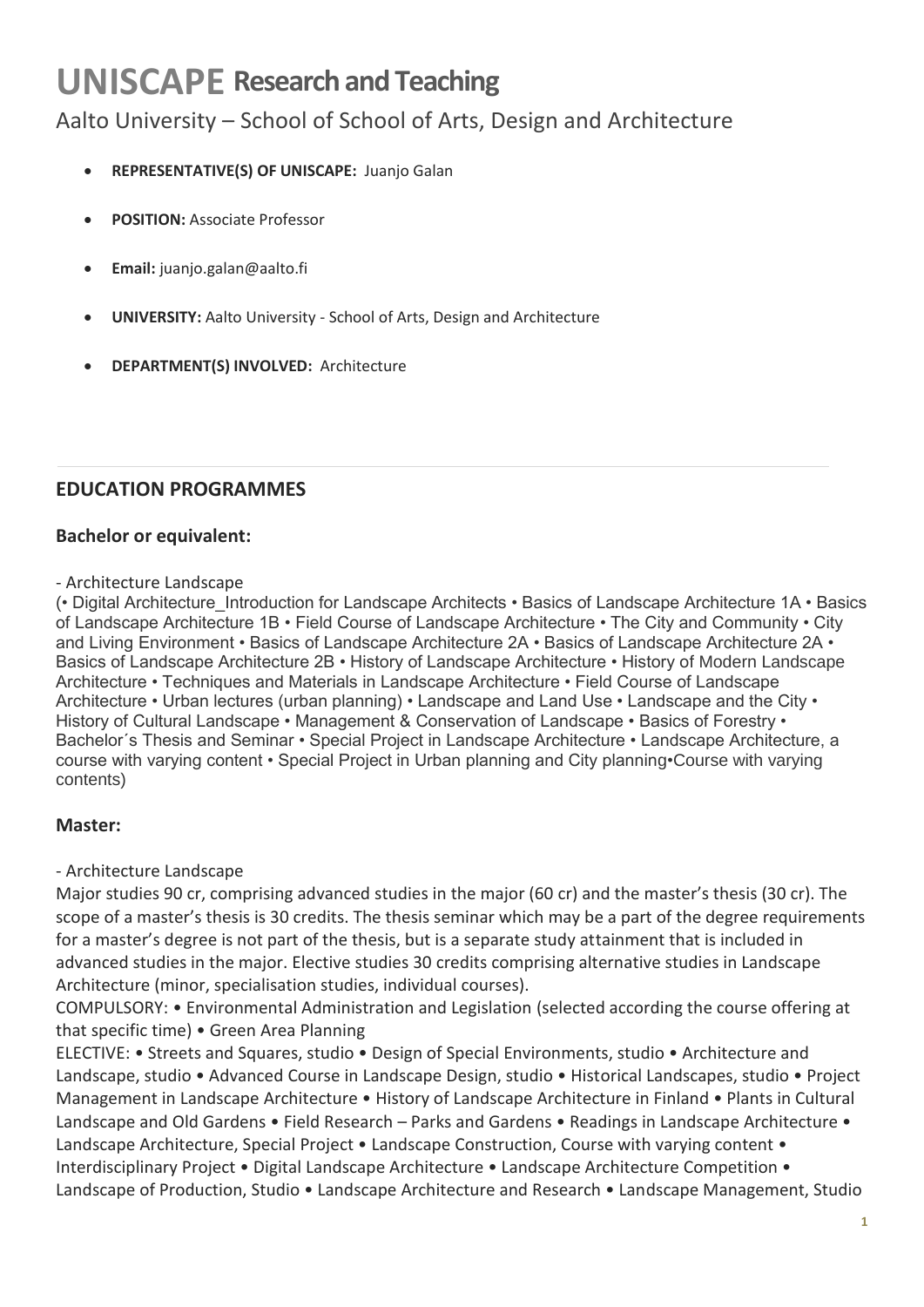• Sustainable Landscape – EIA, studio • Restoration and Management of Urban Biotopes • Basics of GIS • History of Landscape Architecture in Finland • Landscape Planning Process • Landscape Architecture, Special Project • Landscape Architecture, Course with varying content • Digital Landscape Architecture • Landscape Architecture Competition • Possible Cities • Urban Laboratory • Urban Renewal • Cities in Transition, Studio + Research & Theory course • Sustainable Urban Design • Planning Theory and Urban Studies • Methodology • Urban Planning and Design, Special project • Urban Planning and Design, Course with varying themes

#### **Post graduate | Specialization | Ph.D. :**

As part of the Doctoral Programme of the School of Arts: • Landscape Architecture & Research • Department of Architecture Doctoral Seminar • Introduction to Architectural Research

#### **RESEARCH ON LANDSCAPE**

main issues/ topics of research

## 01 **LANDSCAPE DESIGN AND CONSTRUCTION**

Research on landscape architectural design focuses on defining the physical shape of the environment. It operates at local and site scales and aims at creating meaningful, functional and sustainable landscapes for future. Design competences - developing and visualizing ideas and synthesizing concepts - are applied to produce detailed proposals for individual urban or rural spaces such as parks or squares, outdoor spaces of residential areas of built environments as well as large-scale infrastructure projects outside of urban areas. How the dreams come true?

Research on computational methodologies in landscape architecture and urbanism assumes that in an era marked by progressive digitalization, new ways of computational thinking and methodologies need to be developed.

The focus of research in this field is to explore methods for handling a high level of complexity in the designs when dealing with dynamic forces, at the interface between landscape architecture and urbanism from specific sites to global systems.

As part of the international discourse on the themes algorithmic design, Big Data – Data Overload, the research and teaching enables the researchers to develop a strategy for combining visionary application fields of human interaction with large-scale environmental data flow in the realms of Mixed Reality.

# 02 **LANDSCAPE PLANNING AND MANAGEMENT**

Research in landscape planning and management in Aalto University is concerned with the definition of strategic and programmatic scenarios and alternatives for the sustainable evolution of the landscape. It operates in a wide range of scales and contexts, from regions to sites and from natural to highly transformed or urbanized environments.

According to the spirit of the European Landscape, research in the Aalto University Landscape Architecture programme emphasizes the role of landscape in multifaceted and interdisciplinary planning and promotes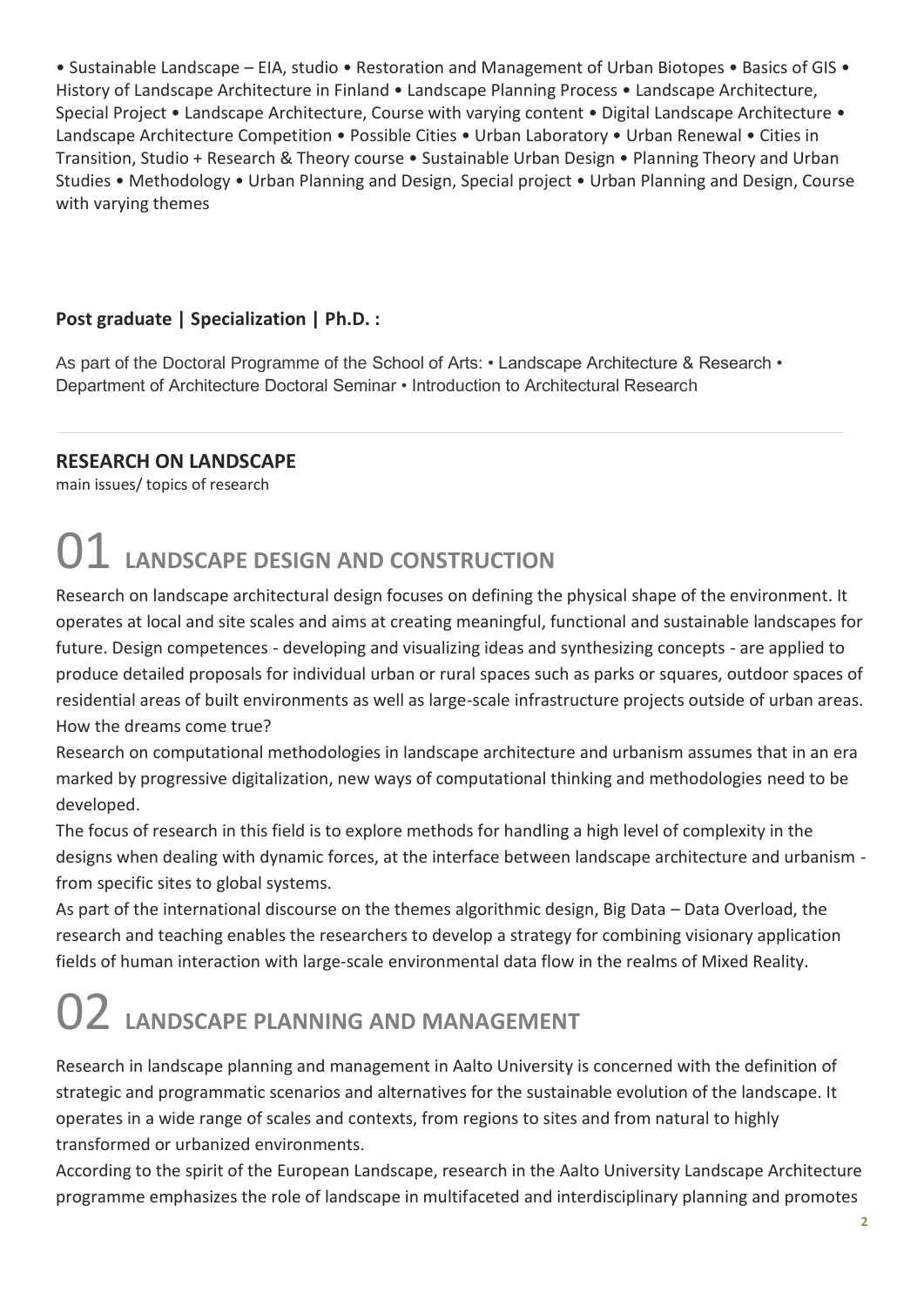landscape management as the necessary condition for the temporal and socially viable implementation of the envisioned plans, in addition to understanding the historical ground of landscape and landscape architecture. .

In this framework, landscape planning researchers are invited in Aalto University to integrate the different dimensions of the landscape and to transform the produced knowledge in transversal statutory landscape plans, comprehensive regional, master and local plans, sectoral plans connected to the cultural, ecological, infrastructural or productive dimension of the landscape, green regional and urban plans, as well as all the instruments for landscape and environmental assessment.

- Landscape Architecture
- Landscape Design
- Landscape Planning
- Green infrastructure
- Urban Green
- Urban Open Space
- Landscape Preservation
- Landscape Governance
- Landscape Planning
- History of Landscape Architecture
- Cultural Landscapes
- Simulation/Visualization
- Point Could Technology
- BiG DATA > Environmental Data
- Landscape Architecture
- Machine learning in Urbanism
- Resilient large-Scale Design
- Urban Design
- Mixed reality
- Parametric design
- Intersections between social and ecological systems
- Sustainable urban and regional planning
- Sustainable development
- Urban and regional metabolisms
- Landscape Management
- Landscape Characterization & Assessment
- Landscape evolution and dynamics

#### **TOPICS**

- **LANDSCAPE ARCHITECTURE**
- **LANDSCAPE DESIGN**
- **LANDSCAPF PLANNING**
- **E** COMPUTATIONAL LANDSCAPE DESIGN
- **URBAN PLANNING & DESIGN**